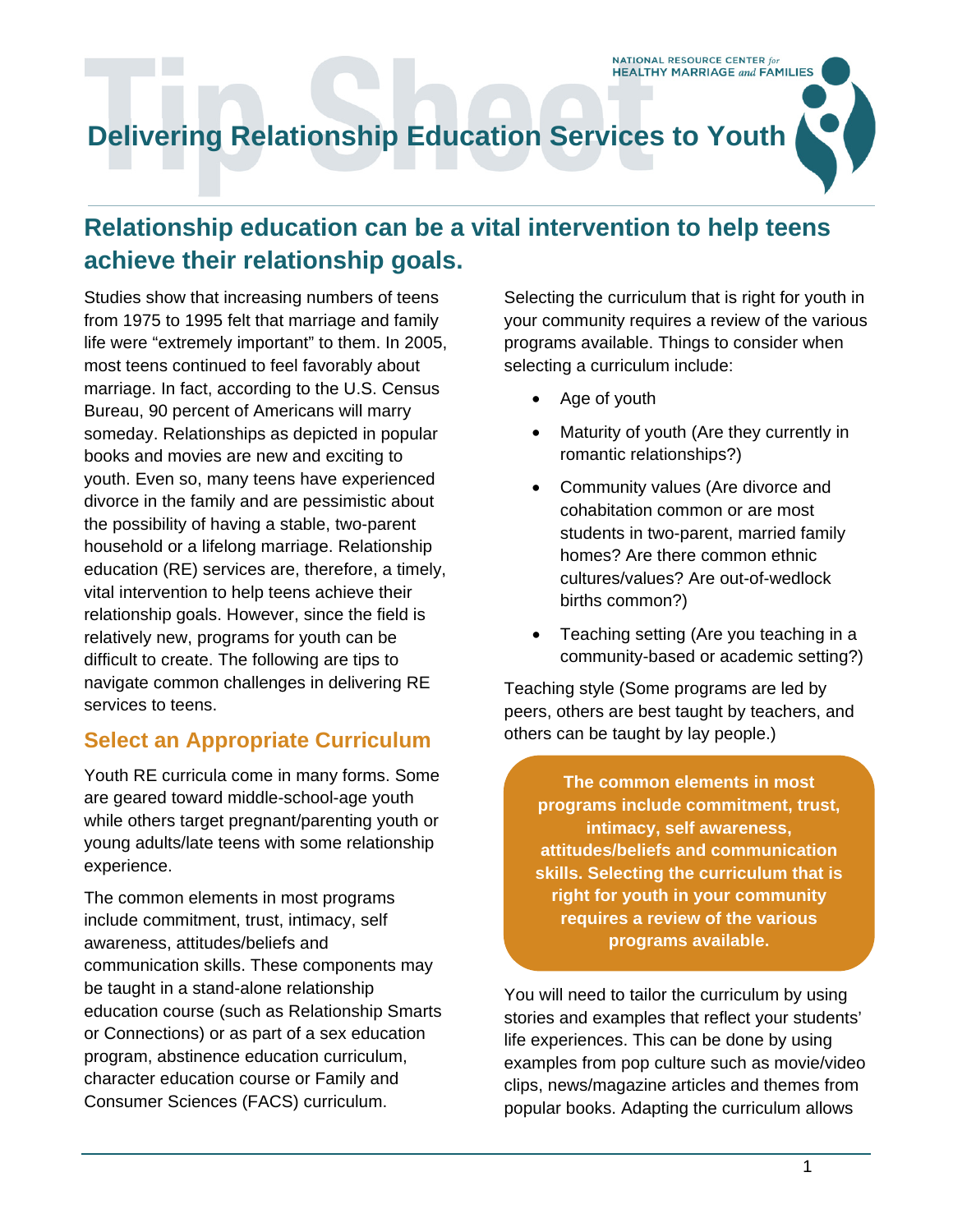you to teach the core skills in the lesson and ensures its relevance to your students.

For an innovative curriculum being implemented in Texas, see Child Support and MRE: A Case Study of the p.a.p.a. Curriculum.

### **Get Parents on Board**

Between the ages of 12 and 18, youth make many important decisions related to deciding to date, becoming sexually active, and so forth, which impacts issues such as teen pregnancy and self-esteem. Research highlights the importance of parents as a resource for teens and influential in teen decision making, yet also indicates that parents may not see the purpose of RE for youth. Parents may find it challenging to talk to their teens about these issues and need to be comfortable with how your program defines them. Create resource materials that explain what youth RE is and why it matters. Consider using resources that explain why marriage matters to society, what relationship education teaches, and how RE is a great supplement to pregnancy prevention, dating violence, positive youth development, and building teen assets. Understand what your audience cares about, and address it in your materials.

#### **The Messenger Matters**

Teens can be a tough audience. Make sure facilitators are able to build good rapport with youth and are comfortable discussing relationship issues. A facilitator should have formal training in the curriculum you choose; be knowledgeable about other community resources so he or she can make referrals; understand and be able to identify the signs of dating violence; and have experience working with youth. It is also helpful for facilitators to be tech savvy. Today's youth enjoy texting and social media sites for communication. A facilitator can use these tools as a means to keep their participants engaged in the program.

Gauge how your teacher/facilitator is received by youth by gathering feedback through focus groups and evaluation forms. You can also use the focus groups and interviews to gain insights about what else might be needed in your RE program. Communicate this information to your facilitators if you are directing a program. Some programs use peer facilitators. An enthusiastic participant from a previous class or a champion for the program in the current location will be a great peer facilitator.

**Make sure facilitators are able to build good rapport with youth and are comfortable discussing relationship issues. A facilitator should have formal training in the curriculum you choose; be knowledgeable about other community resources so he or she can make referrals; understand and be able to identify the signs of dating violence; and have experience working with youth.** 

### **Select a Setting**

Youth RE can be delivered in a variety of settings. You may not be able to deliver your RE program in a school during the school day because of the high demands of the district's education requirements. Though youth RE is a relatively new field, there are many ways to deliver these services to teens. The keys are to choose a good curriculum, define your message, select an appropriate setting, hire good facilitators, and know your audience. These tips will aid in overcoming common challenges and achieving success. Working with school teachers to deliver the curriculum may be ideal; however, getting a program approved by a school board, department of education or school administrators may be challenging.